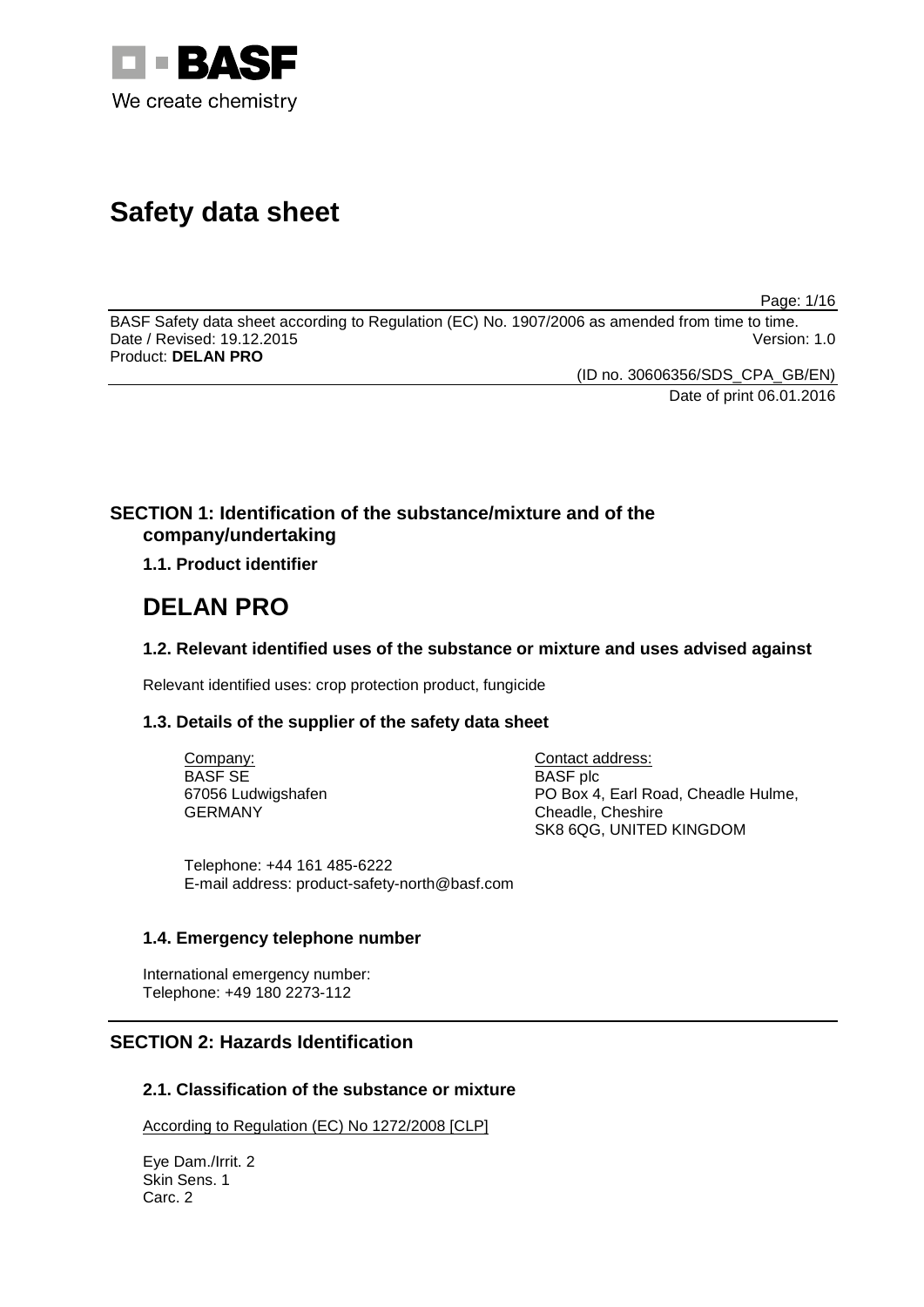Page: 2/16

BASF Safety data sheet according to Regulation (EC) No. 1907/2006 as amended from time to time. Date / Revised: 19.12.2015 Product: **DELAN PRO**

(ID no. 30606356/SDS\_CPA\_GB/EN)

Date of print 06.01.2016

Aquatic Acute 1 Aquatic Chronic 1

H319, H317, H351, H400, H410, EUH401

For the classifications not written out in full in this section the full text can be found in section 16.

# **2.2. Label elements**

Globally Harmonized System (GHS) in accordance with UK regulations.



Signal Word: Warning

| <b>Hazard Statement:</b>                      |                                                                                              |
|-----------------------------------------------|----------------------------------------------------------------------------------------------|
| H319                                          | Causes serious eye irritation.                                                               |
| H317                                          | May cause an allergic skin reaction.                                                         |
| H351                                          | Suspected of causing cancer.                                                                 |
| H400                                          | Very toxic to aquatic life.                                                                  |
| H410                                          | Very toxic to aquatic life with long lasting effects.                                        |
| EUH401                                        | To avoid risks to human health and the environment, comply with the<br>instructions for use. |
| <b>Precautionary Statement:</b>               |                                                                                              |
| P101                                          | If medical advice is needed, have product container or label at hand.                        |
| P102                                          | Keep out of reach of children.                                                               |
| <b>Precautionary Statements (Prevention):</b> |                                                                                              |
| P280                                          | Wear protective gloves and eye/face protection.                                              |
| P201                                          | Obtain special instructions before use.                                                      |
| P202                                          | Do not handle until all safety precautions have been read and<br>understood.                 |
| P261                                          | Avoid breathing spray.                                                                       |
| P272                                          | Contaminated work clothing should not be allowed out of the workplace.                       |
| P264                                          | Wash contaminated body parts thoroughly after handling.                                      |
|                                               |                                                                                              |

Precautionary Statements (Response):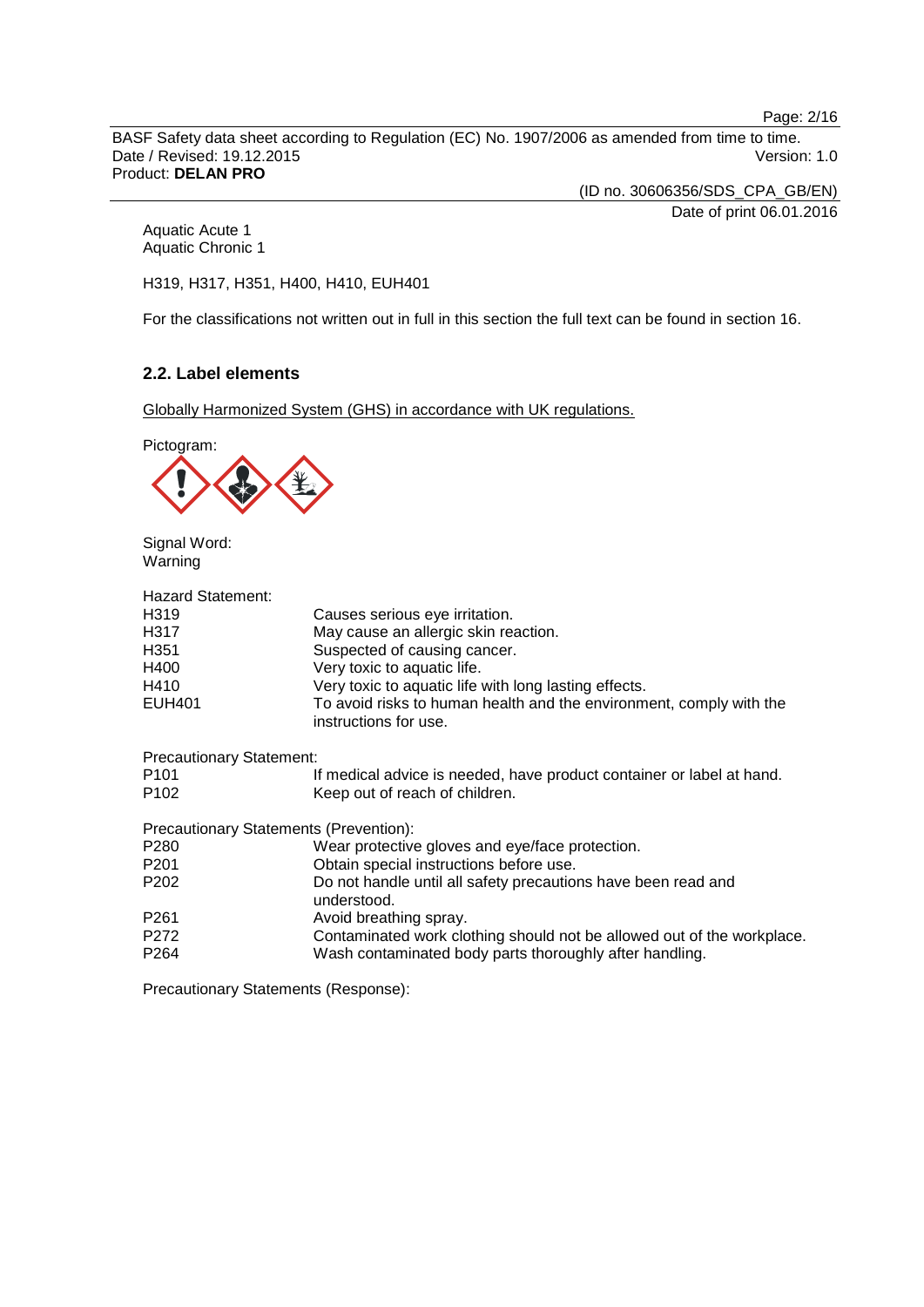Page: 3/16

BASF Safety data sheet according to Regulation (EC) No. 1907/2006 as amended from time to time. Date / Revised: 19.12.2015 Version: 1.0 Product: **DELAN PRO**

(ID no. 30606356/SDS\_CPA\_GB/EN)

|                                      | Date of print 06.01.2016                                                                                                                                                                    |
|--------------------------------------|---------------------------------------------------------------------------------------------------------------------------------------------------------------------------------------------|
| $P305 + P351 + P338$                 | IF IN EYES: Rinse cautiously with water for several minutes. Remove<br>contact lenses, if present and easy to do. Continue rinsing.                                                         |
| $P308 + P311$                        | IF exposed or concerned: Call a POISON CENTER or doctor/physician.                                                                                                                          |
| $P303 + P352$                        | IF ON SKIN (or hair): Wash with plenty of soap and water.                                                                                                                                   |
| $P333 + P311$                        | If skin irritation or rash occurs: Call a POISON CENTER or                                                                                                                                  |
|                                      | doctor/physician.                                                                                                                                                                           |
| P391                                 | Collect spillage.                                                                                                                                                                           |
| $P362 + P364$                        | Take off contaminated clothing and wash it before reuse.                                                                                                                                    |
| $P337 + P311$                        | If eye irritation persists: Call a POISON CENTER or doctor/physician.                                                                                                                       |
| Precautionary Statements (Storage):  |                                                                                                                                                                                             |
| P405                                 | Store locked up.                                                                                                                                                                            |
| Precautionary Statements (Disposal): |                                                                                                                                                                                             |
| P <sub>501</sub>                     | Dispose of contents/container to a licensed hazardous-waste disposal<br>contractor or collection site except for empty clean containers which can<br>be disposed of as non-hazardous waste. |

#### According to Regulation (EC) No 1272/2008 [CLP]

Hazard determining component(s) for labelling: DITHIANON, PHOSPHONIC ACID

#### **2.3. Other hazards**

According to Regulation (EC) No 1272/2008 [CLP]

See section 12 - Results of PBT and vPvB assessment.

If applicable information is provided in this section on other hazards which do not result in classification but which may contribute to the overall hazards of the substance or mixture.

# **SECTION 3: Composition/Information on Ingredients**

### **3.1. Substances**

Not applicable

### **3.2. Mixtures**

Chemical nature

crop protection product, fungicide, suspension concentrate (SC)

Contains: 125 g/l Dithianon 561 g/l Potassium phosphonates (Dipotassium phosphonate + Monopotassium phosphonate) CAS No. 13492-26-7 + CAS No. 13977-65-6 as phosphonic acid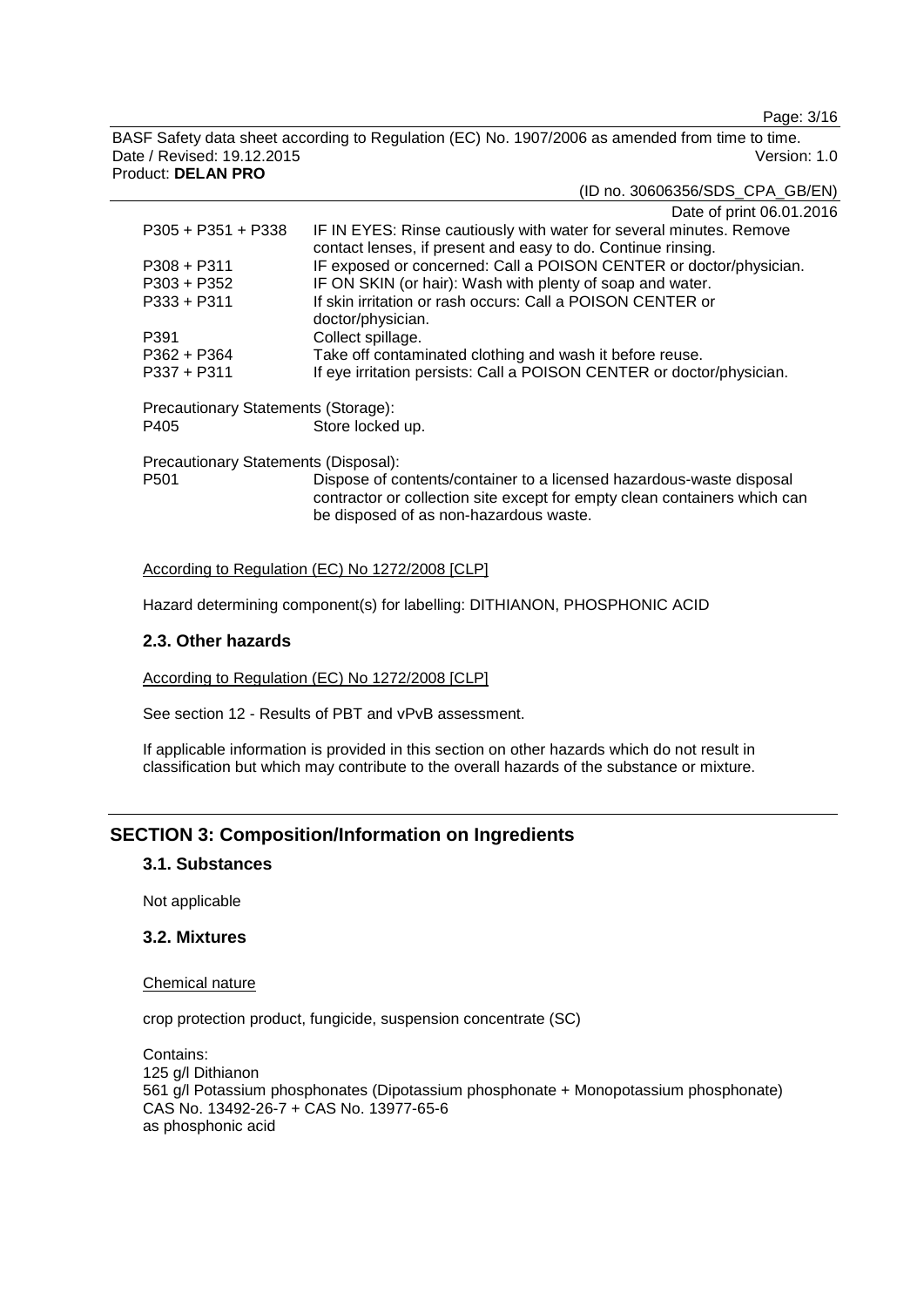Page: 4/16

BASF Safety data sheet according to Regulation (EC) No. 1907/2006 as amended from time to time. Date / Revised: 19.12.2015 Version: 1.0 Product: **DELAN PRO**

> (ID no. 30606356/SDS\_CPA\_GB/EN) Date of print 06.01.2016

Hazardous ingredients (GHS) according to Regulation (EC) No. 1272/2008

dithianon (ISO); 5,10-dihydro-5,10-dioxonaphtho(2,3-b)(1,4)dithiazine-2,3-dicarbonitrile Content (W/W): 9.12 % CAS Number: 3347-22-6 EC-Number: 222-098-6 INDEX-Number: 613-021-00-0 Acute Tox. 2 (Inhalation - dust) Acute Tox. 4 (oral) Eye Dam./Irrit. 1 Skin Sens. 1A Carc. 2 Aquatic Acute 1

> Aquatic Chronic 1 H302, H317, H318, H330, H351, H400, H410

phosphonic acid

Content (W/W): 27.37 % CAS Number: 13598-36-2 EC-Number: 237-066-7 INDEX-Number: 015-157-00-0 Acute Tox. 4 (oral) Skin Corr./Irrit. 1A Eye Dam./Irrit. 1 H302, H314

Propane-1,2-diol

Content (W/W):  $< 5 \%$ CAS Number: 57-55-6 EC-Number: 200-338-0 REACH registration number: 01- 2119456809-23

For the classifications not written out in full in this section, including the hazard classes and the hazard statements, the full text is listed in section 16.

# **SECTION 4: First-Aid Measures**

#### **4.1. Description of first aid measures**

Remove contaminated clothing.

Show container, label and/or safety data sheet to physician.

If inhaled: Keep patient calm, remove to fresh air, seek medical attention.

On skin contact: Wash thoroughly with soap and water.

On contact with eyes: Wash affected eyes for at least 15 minutes under running water with eyelids held open, consult an eye specialist.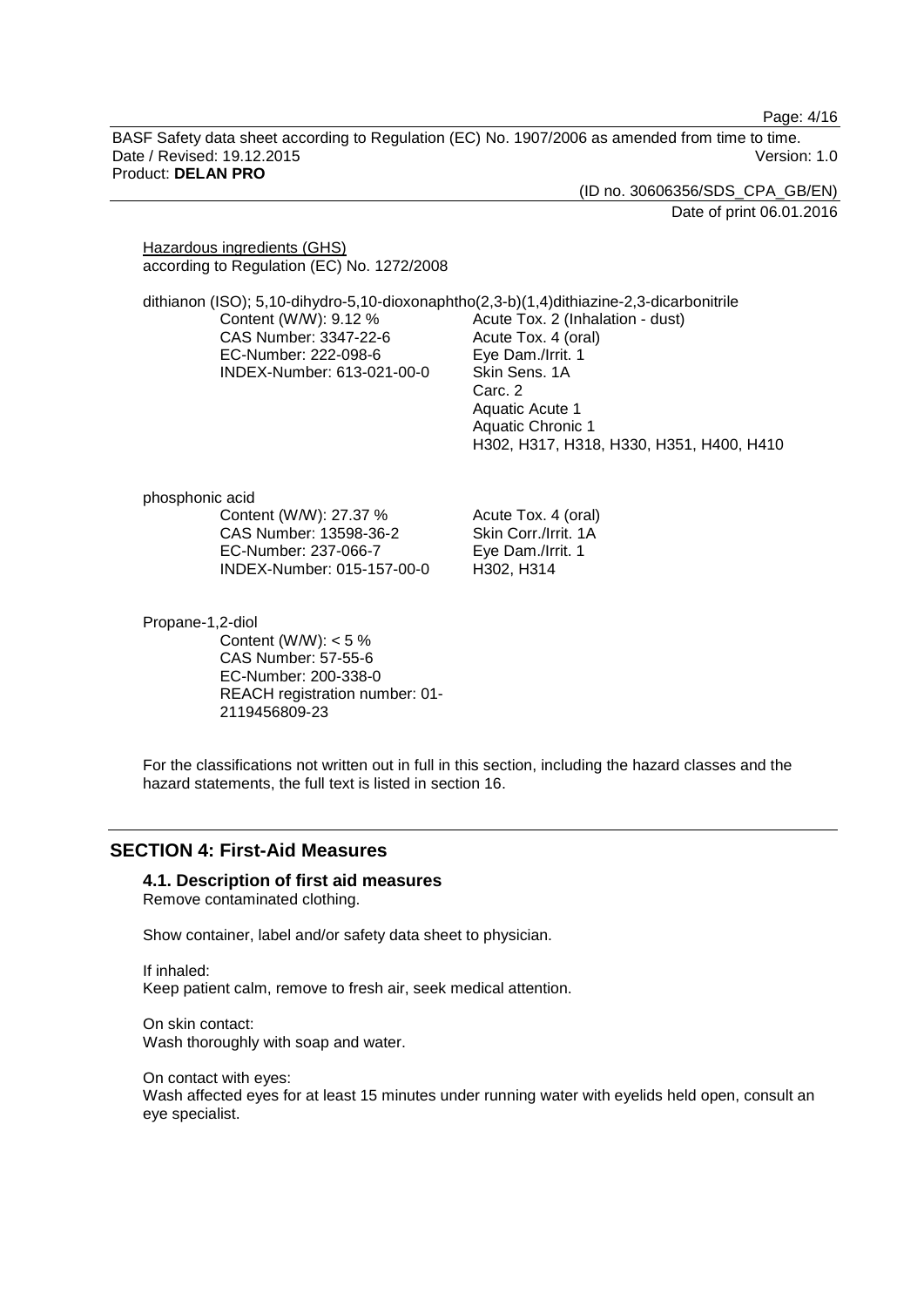Page: 5/16

BASF Safety data sheet according to Regulation (EC) No. 1907/2006 as amended from time to time. Date / Revised: 19.12.2015 Version: 1.0 Product: **DELAN PRO**

(ID no. 30606356/SDS\_CPA\_GB/EN)

Date of print 06.01.2016

On ingestion:

Immediately rinse mouth and then drink 200-300 ml of water, seek medical attention.

#### **4.2. Most important symptoms and effects, both acute and delayed**

Symptoms: The most important known symptoms and effects are described in the labelling (see section 2) and/or in section 11., Further important symptoms and effects are so far not known.

#### **4.3. Indication of any immediate medical attention and special treatment needed**

Treatment: Treat according to symptoms (decontamination, vital functions), no known specific antidote.

# **SECTION 5: Fire-Fighting Measures**

#### **5.1. Extinguishing media**

Suitable extinguishing media: water spray, dry powder, foam, carbon dioxide

#### **5.2. Special hazards arising from the substance or mixture**

carbon monoxide, Carbon dioxide, nitrogen oxides The substances/groups of substances mentioned can be released in case of fire.

#### **5.3. Advice for fire-fighters**

Special protective equipment:

Wear self-contained breathing apparatus and chemical-protective clothing.

Further information:

Keep containers cool by spraying with water if exposed to fire. In case of fire and/or explosion do not breathe fumes. Collect contaminated extinguishing water separately, do not allow to reach sewage or effluent systems. Dispose of fire debris and contaminated extinguishing water in accordance with official regulations.

# **SECTION 6: Accidental Release Measures**

#### **6.1. Personal precautions, protective equipment and emergency procedures**

Do not breathe vapour/spray. Use personal protective clothing. Avoid contact with the skin, eyes and clothing.

#### **6.2. Environmental precautions**

Do not discharge into the subsoil/soil. Do not discharge into drains/surface waters/groundwater.

Do not allow contamination of public drains or surface or ground waters. Inform local water plc if spillage enters drains and the Environment Agency (England & Wales), the Scottish Environmental Protection Agency (Scotland), or the Environment and Heritage Service (Northern Ireland) if it enters surface or ground waters. Keep people and animals away.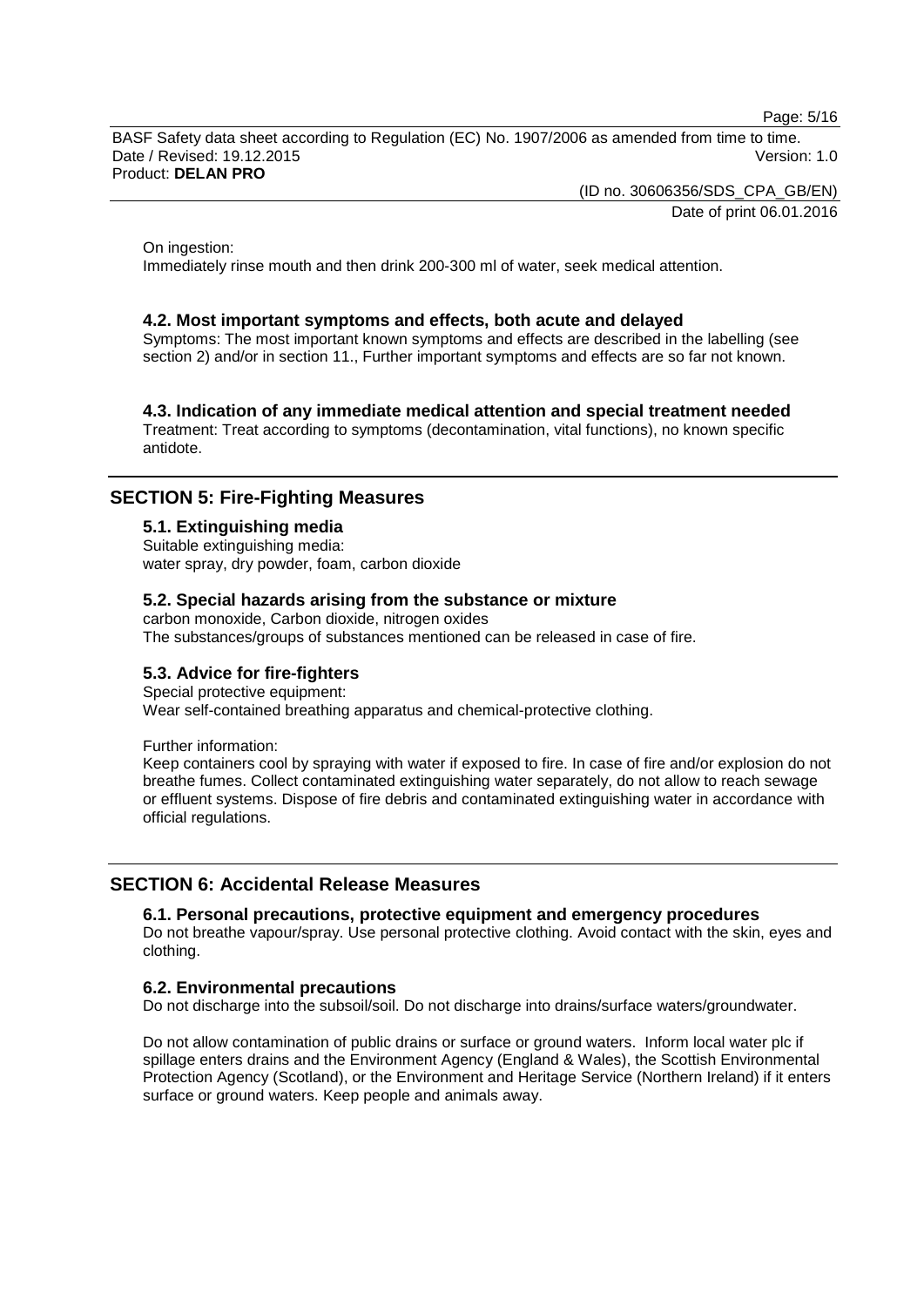Page: 6/16

BASF Safety data sheet according to Regulation (EC) No. 1907/2006 as amended from time to time. Date / Revised: 19.12.2015 Version: 1.0 Product: **DELAN PRO**

(ID no. 30606356/SDS\_CPA\_GB/EN)

Date of print 06.01.2016

# **6.3. Methods and material for containment and cleaning up**

For small amounts: Pick up with suitable absorbent material (e.g. sand, sawdust, general-purpose binder, kieselguhr).

For large amounts: Dike spillage. Pump off product.

Dispose of absorbed material in accordance with regulations. Collect waste in suitable containers, which can be labeled and sealed. Clean contaminated floors and objects thoroughly with water and detergents, observing environmental regulations.

# **6.4. Reference to other sections**

Information regarding exposure controls/personal protection and disposal considerations can be found in section 8 and 13.

# **SECTION 7: Handling and Storage**

# **7.1. Precautions for safe handling**

No special measures necessary if stored and handled correctly. Ensure thorough ventilation of stores and work areas. When using do not eat, drink or smoke. Hands and/or face should be washed before breaks and at the end of the shift.

Protection against fire and explosion:

No special precautions necessary. The substance/product is non-combustible. Product is not explosive.

# **7.2. Conditions for safe storage, including any incompatibilities**

Segregate from foods and animal feeds. Further information on storage conditions: Keep away from heat. Protect from direct sunlight.

Storage stability: Storage duration: 24 Months

Protect from temperatures below: -5 °C

Changes in the properties of the product may occur if substance/product is stored below indicated temperature for extended periods of time.

Protect from temperatures above: 40 °C

Changes in the properties of the product may occur if substance/product is stored above indicated temperature for extended periods of time.

# **7.3. Specific end use(s)**

For the relevant identified use(s) listed in Section 1 the advice mentioned in this section 7 is to be observed.

# **SECTION 8: Exposure Controls/Personal Protection**

# **8.1. Control parameters**

Components with occupational exposure limits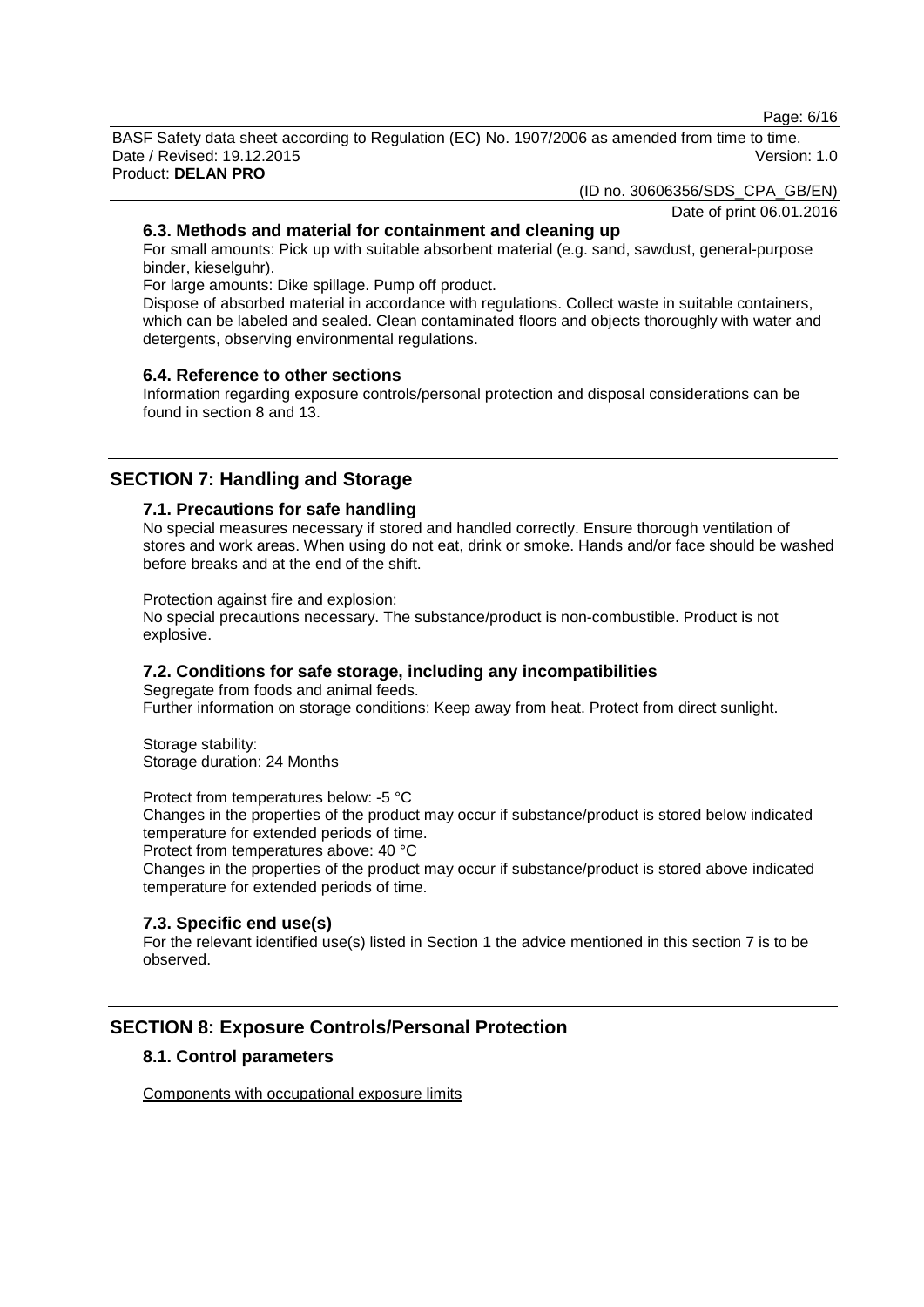Page: 7/16

BASF Safety data sheet according to Regulation (EC) No. 1907/2006 as amended from time to time. Date / Revised: 19.12.2015 Version: 1.0 Product: **DELAN PRO**

(ID no. 30606356/SDS\_CPA\_GB/EN)

Date of print 06.01.2016

57-55-6: Propane-1,2-diol

TWA value 10 mg/m3 (WEL/EH 40 (UK)), Particulate TWA value 474 mg/m3 ; 150 ppm (WEL/EH 40 (UK)), Total vapour and particulates

Refer to the current edition of HSE Guidance Note EH40 Occupational Exposure Limits (United Kingdom). For normal use and handling refer to the product label/leaflet.

#### **8.2. Exposure controls**

Personal protective equipment

Respiratory protection:

Suitable respiratory protection for higher concentrations or long-term effect: Combination filter for gases/vapours of organic, inorganic, acid inorganic and alkaline compounds (e.g. EN 14387 Type ABEK).

#### Hand protection:

Suitable chemical resistant safety gloves (EN 374) also with prolonged, direct contact (Recommended: Protective index 6, corresponding > 480 minutes of permeation time according to EN 374): E.g. nitrile rubber (0.4 mm), chloroprene rubber (0.5 mm), butyl rubber (0.7 mm) etc.

Eye protection:

Safety glasses with side-shields (frame goggles) (e.g. EN 166)

Body protection:

Body protection must be chosen depending on activity and possible exposure, e.g. apron, protecting boots, chemical-protection suit (according to EN 14605 in case of splashes or EN ISO 13982 in case of dust).

# General safety and hygiene measures

The statements on personal protective equipment in the instructions for use apply when handling crop-protection agents in final-consumer packing. Wearing of closed work clothing is recommended. Store work clothing separately. Keep away from food, drink and animal feeding stuffs.

# **SECTION 9: Physical and Chemical Properties**

# **9.1. Information on basic physical and chemical properties**

| Form:                        | suspension                         |
|------------------------------|------------------------------------|
| Colour:                      | brown                              |
| Odour:                       | faint odour, acidulous             |
| Odour threshold:             |                                    |
|                              | Not determined due to potential    |
|                              | health hazard by inhalation.       |
| pH value:                    | approx. $4 - 6$                    |
|                              | (water, approx. 1 %(m), approx. 20 |
|                              | °C)                                |
| crystallization temperature: | approx. $-20$ °C                   |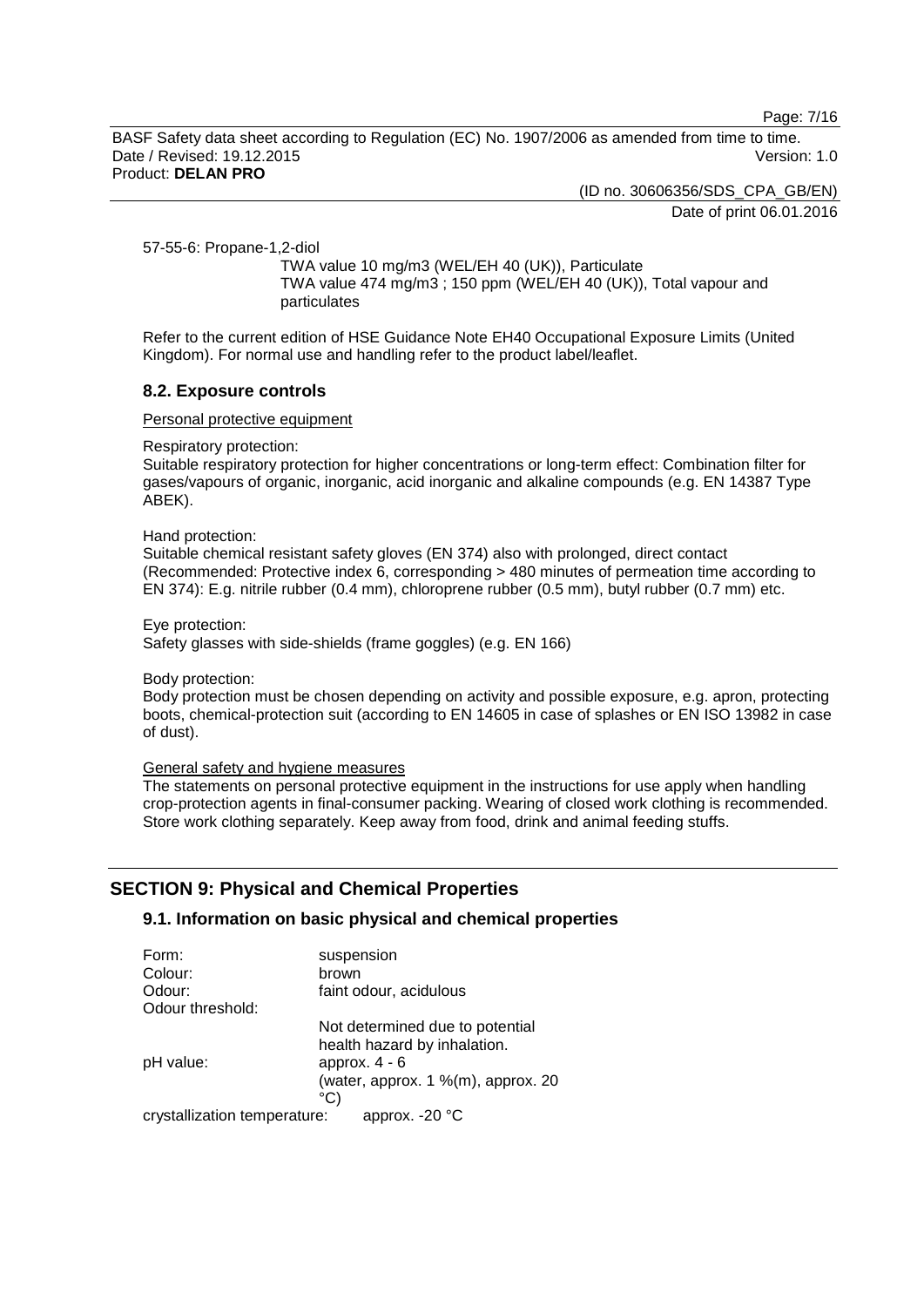Page: 8/16

BASF Safety data sheet according to Regulation (EC) No. 1907/2006 as amended from time to time. Date / Revised: 19.12.2015 Product: **DELAN PRO**

| NUULL DLLAIN FINV                                                           |                                                                                                                                                                                                                       | (ID no. 30606356/SDS_CPA_GB/EN)   |
|-----------------------------------------------------------------------------|-----------------------------------------------------------------------------------------------------------------------------------------------------------------------------------------------------------------------|-----------------------------------|
| boiling temperature:                                                        | approx. 100 °C                                                                                                                                                                                                        | Date of print 06.01.2016          |
| Flash point:                                                                | Information applies to the solvent.                                                                                                                                                                                   | (DIN EN 22719; ISO 2719)          |
|                                                                             | No flash point - Measurement made<br>up to the indicated temperature, pilot<br>light extinguishes.                                                                                                                    |                                   |
| Evaporation rate:                                                           |                                                                                                                                                                                                                       |                                   |
| Flammability:                                                               | not applicable<br>Based on the structure or<br>composition there is no indication of<br>flammability                                                                                                                  |                                   |
| Lower explosion limit:                                                      |                                                                                                                                                                                                                       |                                   |
|                                                                             | As a result of our experience with this<br>product and our knowledge of its<br>composition we do not expect any<br>hazard as long as the product is used<br>appropriately and in accordance with<br>the intended use. |                                   |
| Upper explosion limit:                                                      | As a result of our experience with this                                                                                                                                                                               |                                   |
|                                                                             | product and our knowledge of its<br>composition we do not expect any<br>hazard as long as the product is used<br>appropriately and in accordance with<br>the intended use.                                            |                                   |
| Ignition temperature:                                                       | approx. 341 °C                                                                                                                                                                                                        | (Regulation 440/2008/EC,<br>A.15) |
| Vapour pressure:                                                            | approx. 23 hPa<br>(20 °C)                                                                                                                                                                                             |                                   |
| Density:                                                                    | Information applies to the solvent.<br>approx. 1.37 g/cm3<br>(20 °C)                                                                                                                                                  | (OECD Guideline 109)              |
| Relative vapour density (air):                                              |                                                                                                                                                                                                                       |                                   |
| Solubility in water:<br>Partitioning coefficient n-octanol/water (log Kow): | not applicable<br>dispersible                                                                                                                                                                                         |                                   |
| Thermal decomposition:                                                      | not applicable<br>145 °C, 20 kJ/kg, (DSC (OECD 113))<br>190 °C, 20 kJ/kg, (DSC (OECD 113))<br>250 °C, 120 kJ/kg, (DSC (OECD 113))                                                                                     |                                   |
| Viscosity, dynamic:                                                         | approx. 23 mPa.s<br>(approx. 20 °C, 100 1/s)                                                                                                                                                                          | (OECD 114)                        |
| Explosion hazard:                                                           | not explosive                                                                                                                                                                                                         |                                   |
| Fire promoting properties:                                                  | not fire-propagating                                                                                                                                                                                                  | (Regulation 440/2008/EC,<br>A.21) |

# **9.2. Other information**

Other Information: If necessary, information on other physical and chemical parameters is indicated in this section.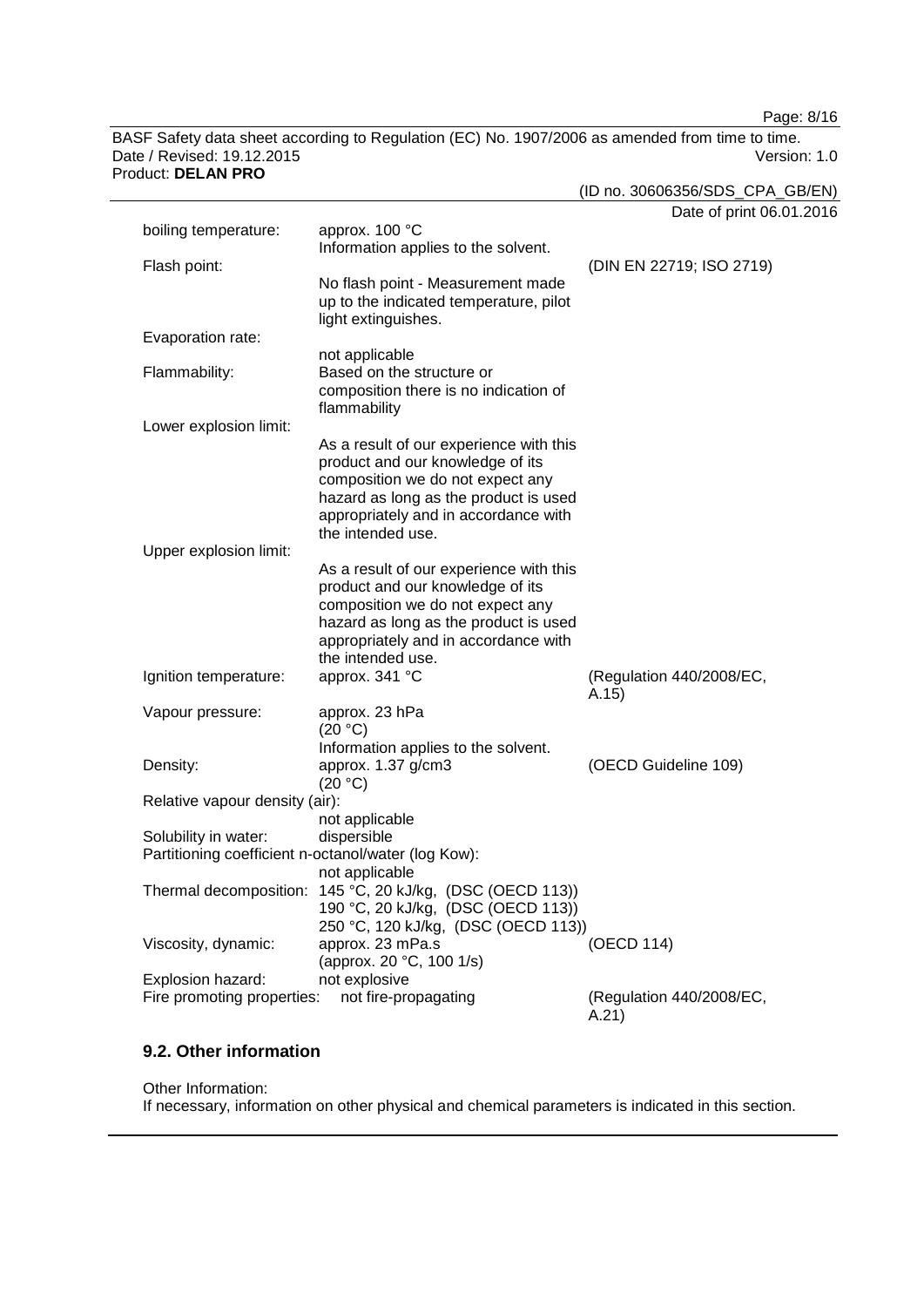Page: 9/16

BASF Safety data sheet according to Regulation (EC) No. 1907/2006 as amended from time to time. Date / Revised: 19.12.2015 Version: 1.0 Product: **DELAN PRO**

(ID no. 30606356/SDS\_CPA\_GB/EN)

Date of print 06.01.2016

# **SECTION 10: Stability and Reactivity**

#### **10.1. Reactivity**

No hazardous reactions if stored and handled as prescribed/indicated.

#### **10.2. Chemical stability**

The product is stable if stored and handled as prescribed/indicated.

#### **10.3. Possibility of hazardous reactions**

No hazardous reactions if stored and handled as prescribed/indicated.

#### **10.4. Conditions to avoid**

See MSDS section 7 - Handling and storage.

#### **10.5. Incompatible materials**

Substances to avoid: strong acids, strong bases, strong oxidizing agents

#### **10.6. Hazardous decomposition products**

Hazardous decomposition products: No hazardous decomposition products if stored and handled as prescribed/indicated.

# **SECTION 11: Toxicological Information**

#### **11.1. Information on toxicological effects**

Acute toxicity

Assessment of acute toxicity: Of low toxicity after single ingestion. Virtually nontoxic after a single skin contact. Virtually nontoxic by inhalation.

Experimental/calculated data: LD50 rat (oral): > 2,000 mg/kg (OECD Guideline 423) No mortality was observed.

LC50 rat (by inhalation): > 4.79 mg/l 4 h (OECD Guideline 403) No mortality was observed. Highest concentration available for testing. An aerosol was tested.

LD50 rat (dermal): > 2,000 mg/kg (OECD Guideline 402) No mortality was observed.

#### **Irritation**

Assessment of irritating effects: Eye contact causes irritation. Not irritating to the skin.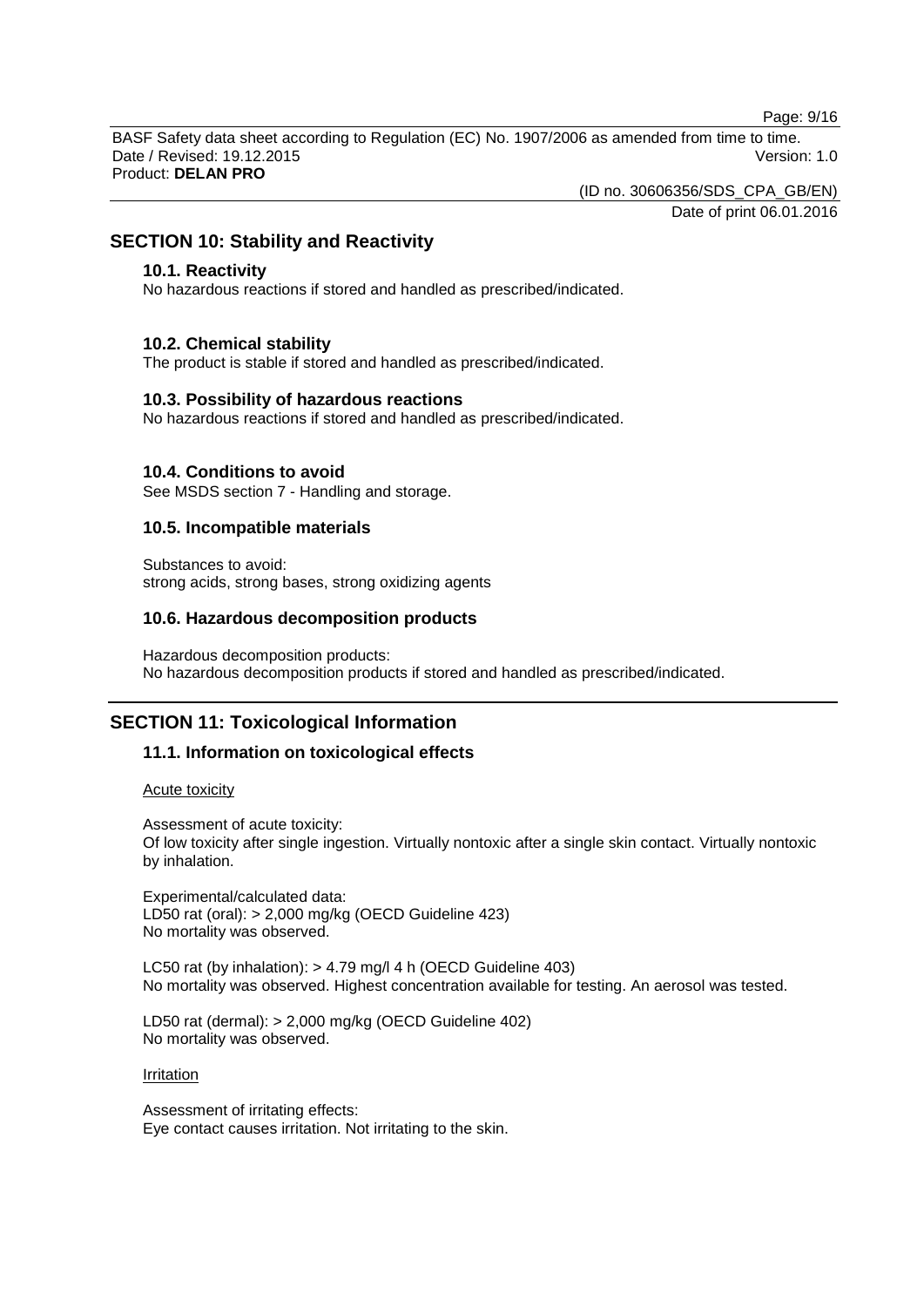Page: 10/16

BASF Safety data sheet according to Regulation (EC) No. 1907/2006 as amended from time to time. Date / Revised: 19.12.2015 Version: 1.0 Product: **DELAN PRO**

(ID no. 30606356/SDS\_CPA\_GB/EN)

Date of print 06.01.2016

Experimental/calculated data: Skin corrosion/irritation rabbit: non-irritant (OECD Guideline 404)

Serious eye damage/irritation rabbit: Irritant. (OECD Guideline 405)

#### Respiratory/Skin sensitization

Assessment of sensitization:

Sensitization after skin contact possible. The product has not been tested. The statement has been derived from the properties of the individual components.

*Information on: dithianon (ISO); 5,10-dihydro-5,10-dioxonaphtho(2,3-b) (1,4)dithiazine-2,3 dicarbonitrile Experimental/calculated data: Guinea pig maximization test guinea pig: skin sensitizing (OECD Guideline 406) An aqueous solution was tested.* ----------------------------------

# Germ cell mutagenicity

Assessment of mutagenicity:

The product has not been tested. The statement has been derived from the properties of the individual components. Mutagenicity tests revealed no genotoxic potential.

#### **Carcinogenicity**

Assessment of carcinogenicity:

The product has not been tested. The statement has been derived from the properties of the individual components.

*Information on: dithianon (ISO); 5,10-dihydro-5,10-dioxonaphtho(2,3-b) (1,4)dithiazine-2,3 dicarbonitrile*

*Assessment of carcinogenicity:*

*Long term administration of organotoxic doses revealed a carcinogenic effect. In long-term studies in mice in which the substance was given by feed, a carcinogenic effect was not observed.*

----------------------------------

#### Reproductive toxicity

Assessment of reproduction toxicity: The product has not been tested. The statement has been derived from the properties of the individual components. The results of animal studies gave no indication of a fertility impairing effect.

#### Developmental toxicity

Assessment of teratogenicity:

The product has not been tested. The statement has been derived from the properties of the individual components. Animal studies gave no indication of a developmental toxic effect at doses that were not toxic to the parental animals.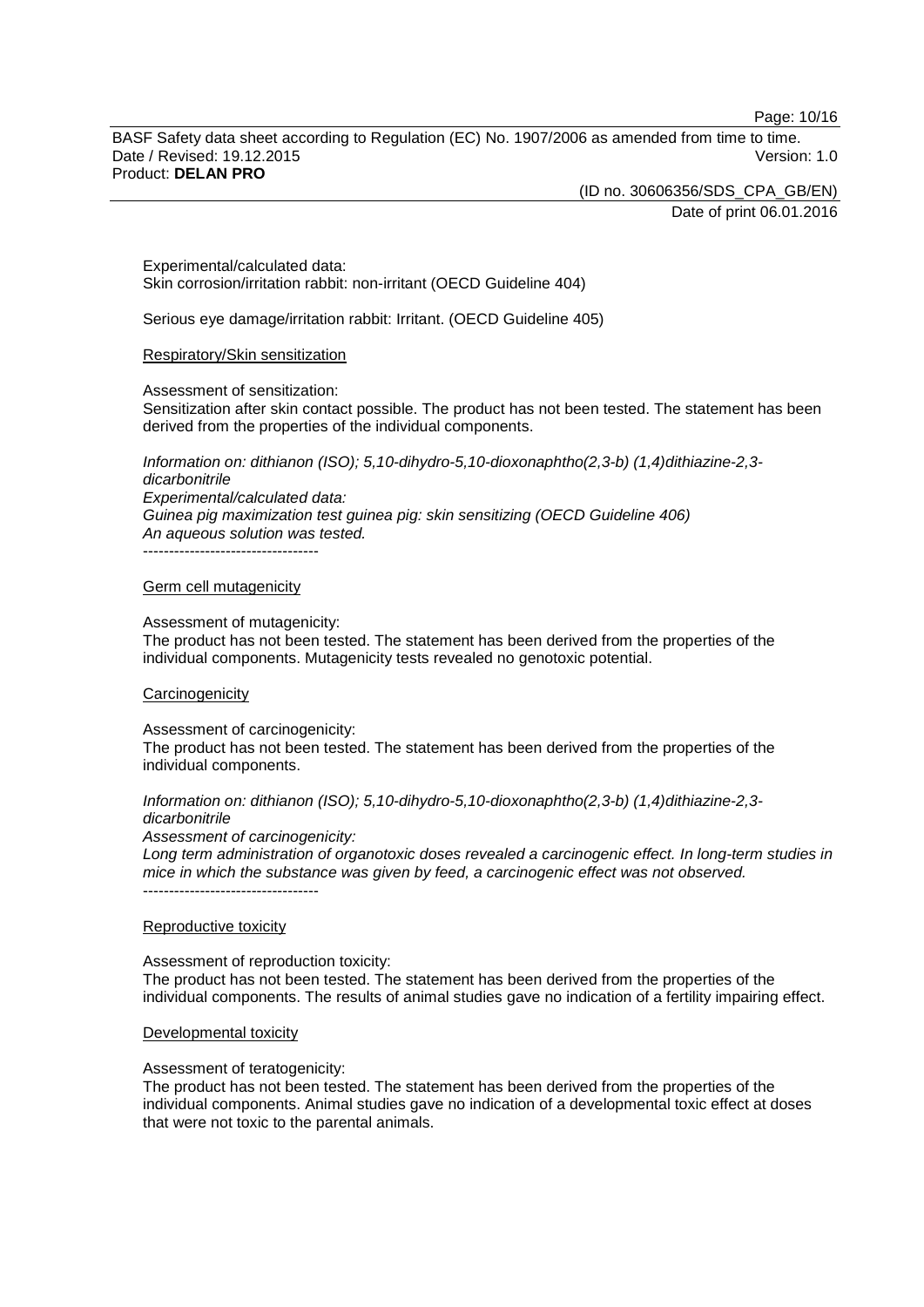Page: 11/16

BASF Safety data sheet according to Regulation (EC) No. 1907/2006 as amended from time to time. Date / Revised: 19.12.2015 Version: 1.0 Product: **DELAN PRO**

(ID no. 30606356/SDS\_CPA\_GB/EN)

Date of print 06.01.2016

Repeated dose toxicity and Specific target organ toxicity (repeated exposure)

Assessment of repeated dose toxicity:

The product has not been tested. The statement has been derived from the properties of the individual components. No substance-specific organtoxicity was observed after repeated administration to animals.

Other relevant toxicity information

Misuse can be harmful to health.

# **SECTION 12: Ecological Information**

#### **12.1. Toxicity**

Assessment of aquatic toxicity: Very toxic to aquatic organisms. May cause long-term adverse effects in the aquatic environment.

Toxicity to fish: LC50 (96 h) 0.33 mg/l, Oncorhynchus mykiss (OECD Guideline 203, static)

Aquatic invertebrates: EC50 (48 h) 1.04 mg/l (OECD Guideline 202, part 1, static)

Aquatic plants: EC50 (72 h) 3.6 mg/l (growth rate), Pseudokirchneriella subcapitata (OECD Guideline 201)

# **12.2. Persistence and degradability**

Assessment biodegradation and elimination (H2O): The product has not been tested. The statement has been derived from the properties of the individual components.

*Information on: dithianon (ISO); 5,10-dihydro-5,10-dioxonaphtho(2,3-b)(1,4)dithiazine-2,3 dicarbonitrile*

*Assessment biodegradation and elimination (H2O): According to OECD criteria the product is not readily biodegradable but inherently biodegradable.* ----------------------------------

#### **12.3. Bioaccumulative potential**

Assessment bioaccumulation potential: The product has not been tested. The statement has been derived from the properties of the individual components.

*Information on: dithianon (ISO); 5,10-dihydro-5,10-dioxonaphtho(2,3-b)(1,4)dithiazine-2,3 dicarbonitrile Bioaccumulation potential: Bioconcentration factor: 28 (3 d), Oncorhynchus mykiss (OECD Guideline 305 E)*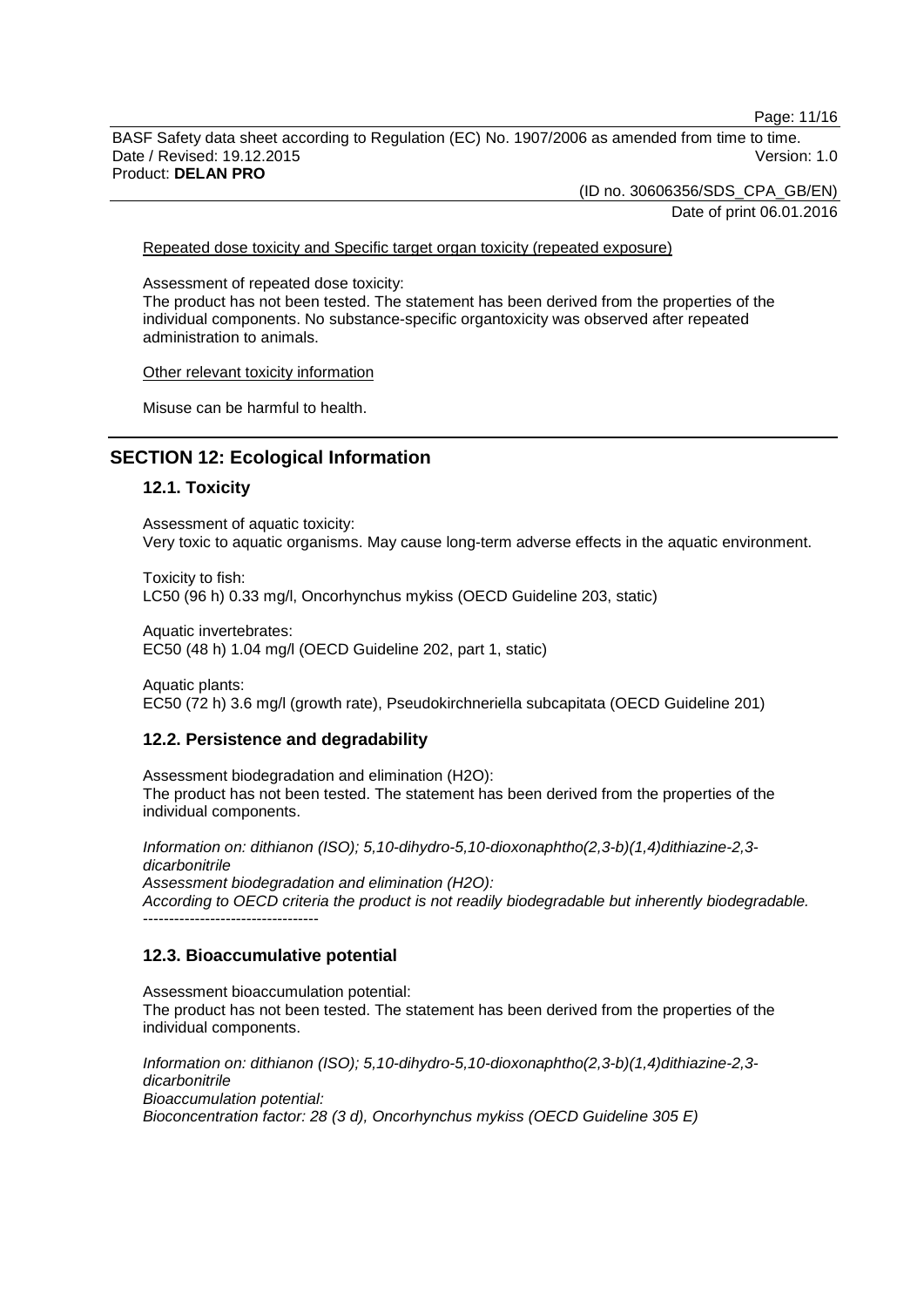Page: 12/16

BASF Safety data sheet according to Regulation (EC) No. 1907/2006 as amended from time to time. Date / Revised: 19.12.2015 Version: 1.0 Product: **DELAN PRO**

(ID no. 30606356/SDS\_CPA\_GB/EN)

Date of print 06.01.2016

*Does not accumulate in organisms.* ----------------------------------

# **12.4. Mobility in soil**

Assessment transport between environmental compartments: Adsorption in soil: The product has not been tested. The statement has been derived from the properties of the individual components.

*Information on: dithianon (ISO); 5,10-dihydro-5,10-dioxonaphtho(2,3-b)(1,4)dithiazine-2,3 dicarbonitrile Assessment transport between environmental compartments: Adsorption in soil: Following exposure to soil, adsorption to solid soil particles is probable, therefore contamination of groundwater is not expected.*

----------------------------------

# **12.5. Results of PBT and vPvB assessment**

The product does not contain a substance fulfilling the PBT (persistent/bioaccumulative/toxic) criteria or the vPvB (very persistent/very bioaccumulative) criteria.

# **12.6. Other adverse effects**

The product does not contain substances that are listed in Regulation (EC) 1005/2009 on substances that deplete the ozone layer.

# **12.7. Additional information**

Other ecotoxicological advice: Do not discharge product into the environment without control.

# **SECTION 13: Disposal Considerations**

# **13.1. Waste treatment methods**

Must be disposed of or incinerated in accordance with local regulations.

The UK Environmental Protection (Duty of Care) Regulations (EP) and amendments should be noted (United Kingdom).

This product and any uncleaned containers must be disposed of as hazardous waste in accordance with the 2005 Hazardous Waste Regulations and amendments (United Kingdom)

Contaminated packaging: Contaminated packaging should be emptied as far as possible and disposed of in the same manner as the substance/product.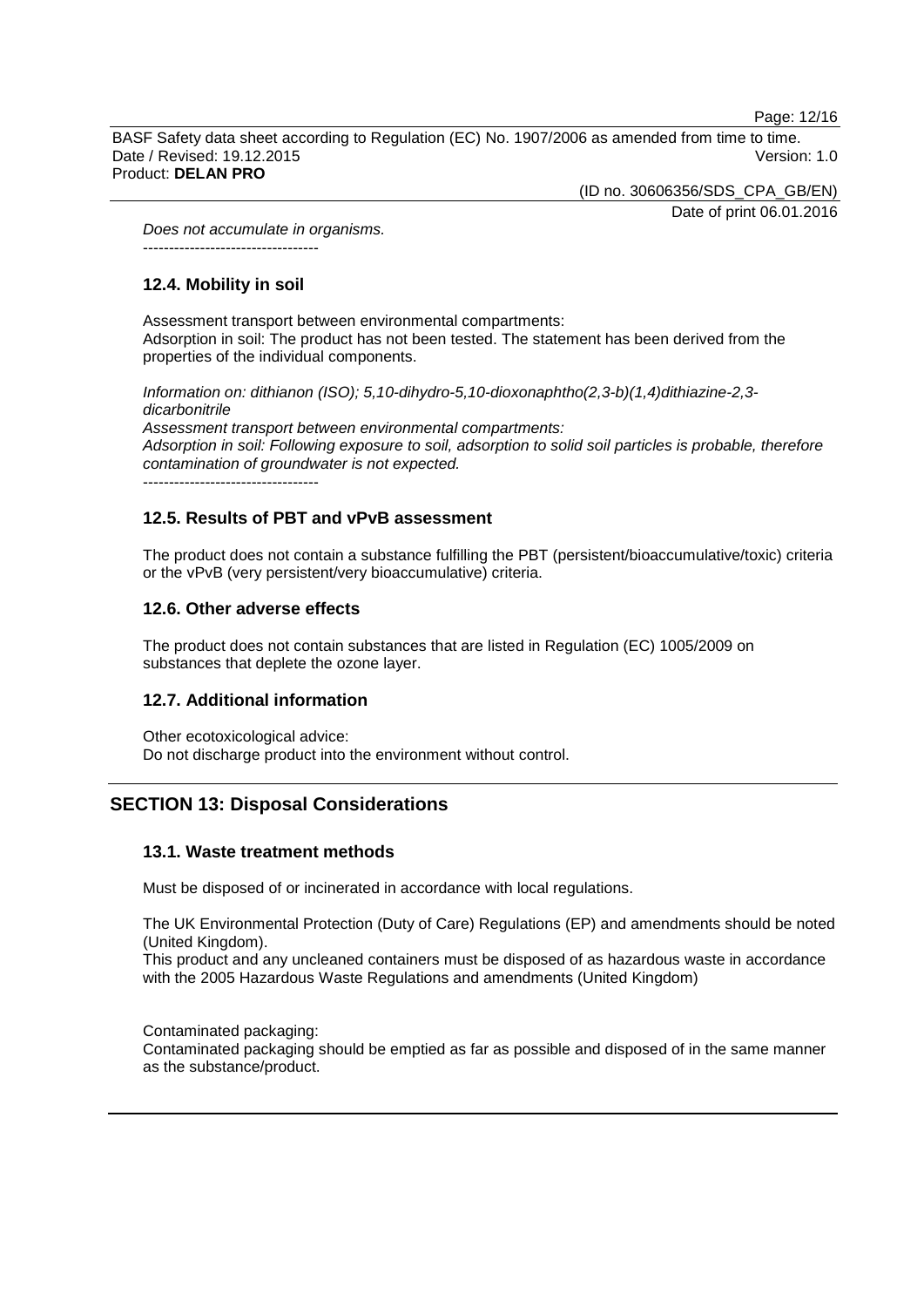Page: 13/16

BASF Safety data sheet according to Regulation (EC) No. 1907/2006 as amended from time to time. Date / Revised: 19.12.2015 Product: **DELAN PRO**

(ID no. 30606356/SDS\_CPA\_GB/EN)

Date of print 06.01.2016

# **SECTION 14: Transport Information**

#### **Land transport**

ADR

| UN number<br>UN proper shipping name: | <b>UN3082</b><br>ENVIRONMENTALLY HAZARDOUS SUBSTANCE, LIQUID,<br>N.O.S. (contains DITHIANON) |
|---------------------------------------|----------------------------------------------------------------------------------------------|
| Transport hazard class(es):           | 9. EHSM                                                                                      |
| Packing group:                        | Ш                                                                                            |
| Environmental hazards:                | yes                                                                                          |
| Special precautions for               | Tunnel code: E                                                                               |
| user:                                 |                                                                                              |
| <b>RID</b>                            |                                                                                              |
| UN number                             | <b>UN3082</b>                                                                                |
| UN proper shipping name:              | ENVIRONMENTALLY HAZARDOUS SUBSTANCE, LIQUID,                                                 |
|                                       | N.O.S. (contains DITHIANON)                                                                  |
| Tranenort hazard claee(ee).           | EHSM<br>Q                                                                                    |

Transport hazard class(es): 9, EHSM<br>Packing group: III Packing group: III Environmental hazards: yes Special precautions for user: None known

# **Inland waterway transport**

ADN

| UN number<br>UN proper shipping name: | UN3082<br>ENVIRONMENTALLY HAZARDOUS SUBSTANCE, LIQUID,<br>N.O.S. (contains DITHIANON) |
|---------------------------------------|---------------------------------------------------------------------------------------|
| Transport hazard class(es): 9, EHSM   |                                                                                       |
| Packing group:                        | Ш                                                                                     |
| Environmental hazards:                | ves                                                                                   |
| Special precautions for               | None known                                                                            |
| user:                                 |                                                                                       |

Transport in inland waterway vessel Not evaluated

# **Sea transport**

IMDG

| UN number:               | UN 3082                                      |
|--------------------------|----------------------------------------------|
| UN proper shipping name: | ENVIRONMENTALLY HAZARDOUS SUBSTANCE, LIQUID, |
|                          | N.O.S. (contains DITHIANON)                  |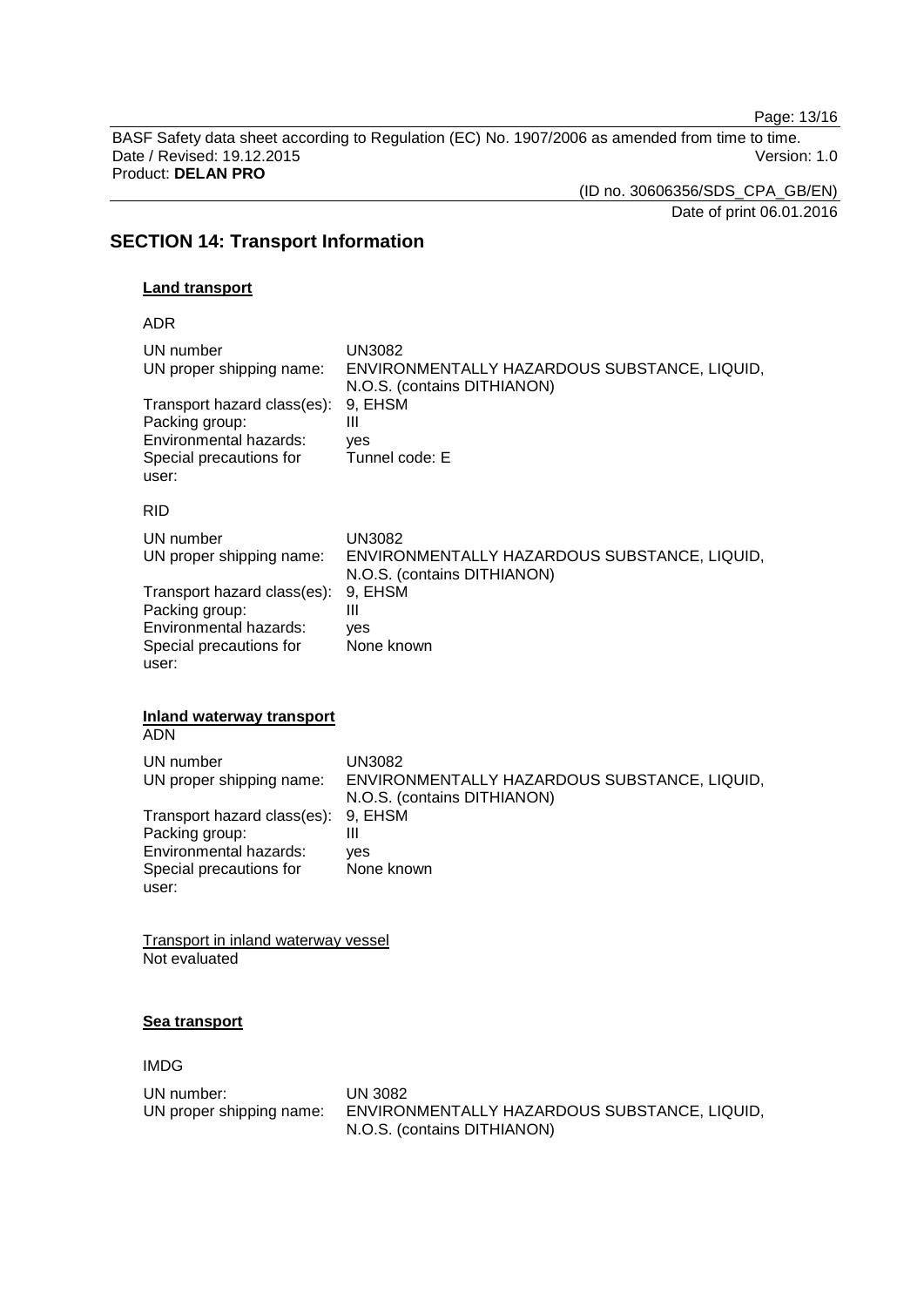Page: 14/16

BASF Safety data sheet according to Regulation (EC) No. 1907/2006 as amended from time to time. Date / Revised: 19.12.2015 Version: 1.0 Product: **DELAN PRO**

(ID no. 30606356/SDS\_CPA\_GB/EN)

Date of print 06.01.2016

| Transport hazard class(es): 9, EHSM<br>Packing group: |                       |
|-------------------------------------------------------|-----------------------|
| Environmental hazards:                                | ves                   |
|                                                       | Marine pollutant: YES |
| Special precautions for                               | None known            |
| user:                                                 |                       |

#### **Air transport**

IATA/ICAO UN number: UN 3082<br>UN proper shipping name: ENVIRON ENVIRONMENTALLY HAZARDOUS SUBSTANCE, LIQUID, N.O.S. (contains DITHIANON) Transport hazard class(es): 9, EHSM Packing group: III Environmental hazards: yes Special precautions for user: None known

#### **14.1. UN number**

See corresponding entries for "UN number" for the respective regulations in the tables above.

#### **14.2. UN proper shipping name**

See corresponding entries for "UN proper shipping name" for the respective regulations in the tables above.

#### **14.3. Transport hazard class(es)**

See corresponding entries for "Transport hazard class(es)" for the respective regulations in the tables above.

#### **14.4. Packing group**

See corresponding entries for "Packing group" for the respective regulations in the tables above.

#### **14.5. Environmental hazards**

See corresponding entries for "Environmental hazards" for the respective regulations in the tables above.

#### **14.6. Special precautions for user**

See corresponding entries for "Special precautions for user" for the respective regulations in the tables above.

#### **14.7. Transport in bulk according to Annex II of MARPOL and the IBC Code**

| Regulation:         | Not evaluated |
|---------------------|---------------|
| Shipment approved:  | Not evaluated |
| Pollution name:     | Not evaluated |
| Pollution category: | Not evaluated |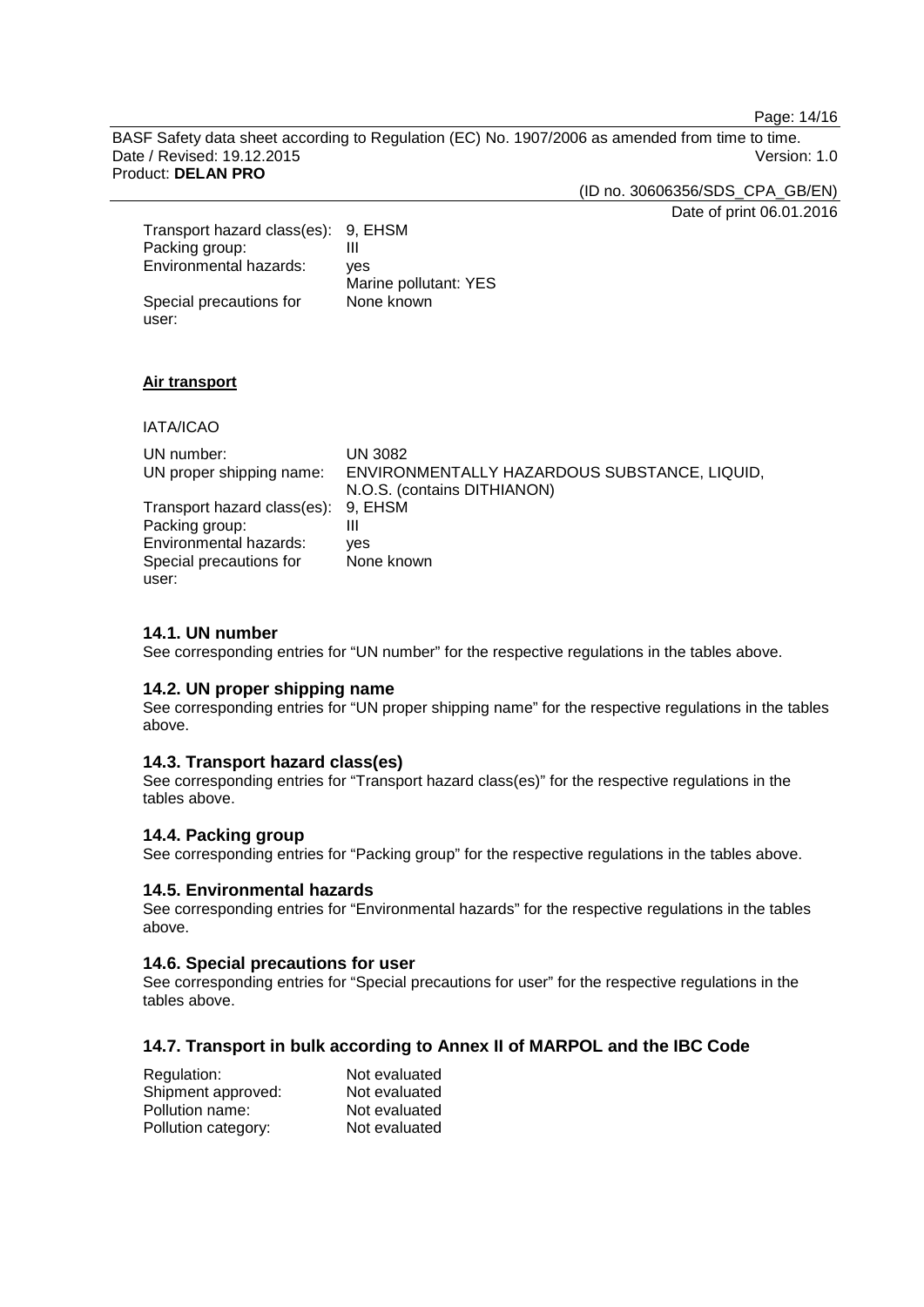Page: 15/16

BASF Safety data sheet according to Regulation (EC) No. 1907/2006 as amended from time to time. Date / Revised: 19.12.2015 Version: 1.0 Product: **DELAN PRO**

(ID no. 30606356/SDS\_CPA\_GB/EN)

Date of print 06.01.2016

Ship Type: Not evaluated

#### **Further information**

This product is subject to the most recent edition of "The Carriage of Dangerous Goods and Use of Transportable Pressure Equipment Regulations" and their amendments (United Kingdom).

# **SECTION 15: Regulatory Information**

# **15.1. Safety, health and environmental regulations/legislation specific for the substance or mixture**

This product is classified under the European CLP Regulation.

The data should be considered when making any assessment under the Control of Substances Hazardous to Health Regulations (COSHH), and related guidance, for example, 'COSHH Essentials' (United Kingdom).

This product may be subject to the Control of Major Accident Hazards Regulations (COMAH), and amendments if specific threshold tonnages are exceeded (United Kingdom).

#### **15.2. Chemical Safety Assessment**

Advice on product handling can be found in sections 7 and 8 of this safety data sheet.

# **SECTION 16: Other Information**

For proper and safe use of this product, please refer to the approval conditions laid down on the product label.

| Full text of the classifications, including the hazard classes and the hazard statements, if mentioned |  |  |
|--------------------------------------------------------------------------------------------------------|--|--|
| in section 2 or 3:                                                                                     |  |  |

| Eye Dam./Irrit.        | Serious eye damage/eye irritation                                   |
|------------------------|---------------------------------------------------------------------|
| Skin Sens.             | Skin sensitization                                                  |
| Carc.                  | Carcinogenicity                                                     |
| <b>Aquatic Acute</b>   | Hazardous to the aquatic environment - acute                        |
| <b>Aquatic Chronic</b> | Hazardous to the aquatic environment - chronic                      |
| Acute Tox.             | Acute toxicity                                                      |
| Skin Corr./Irrit.      | Skin corrosion/irritation                                           |
| H319                   | Causes serious eye irritation.                                      |
| H317                   | May cause an allergic skin reaction.                                |
| H <sub>351</sub>       | Suspected of causing cancer.                                        |
| H400                   | Very toxic to aquatic life.                                         |
| H410                   | Very toxic to aquatic life with long lasting effects.               |
| <b>EUH401</b>          | To avoid risks to human health and the environment, comply with the |
|                        | instructions for use.                                               |
| H302                   | Harmful if swallowed.                                               |
| H318                   | Causes serious eye damage.                                          |
| H330                   | Fatal if inhaled.                                                   |
|                        |                                                                     |